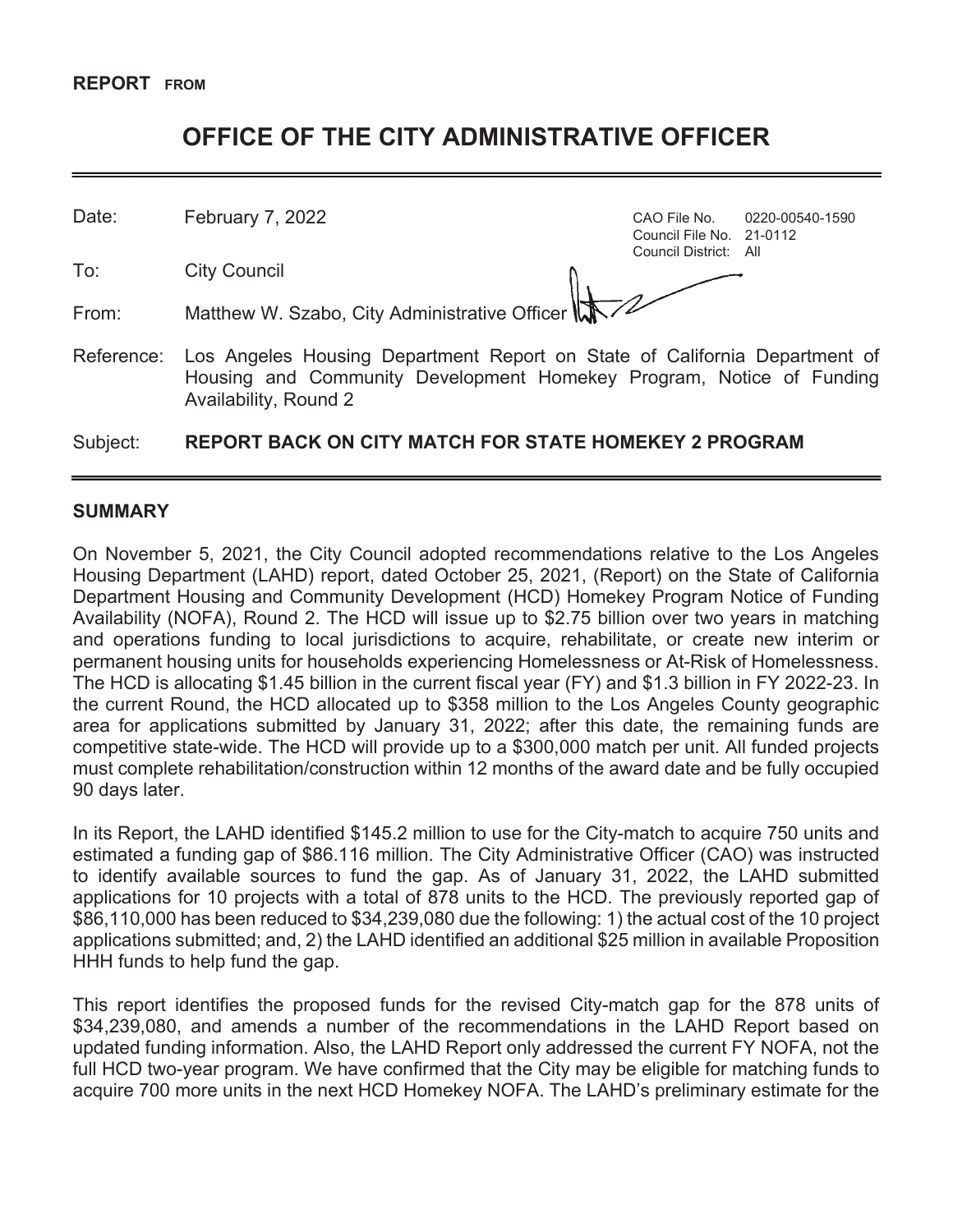required City-match for the additional 700 units is \$238 million. This report also makes recommendations to identify the City-match required for an additional 700 units in the next HCD Homekey NOFA, if the Mayor and Council direct the LAHD to acquire additional units.

# **RECOMMENDATIONS**

That the Council, subject to the approval by the Mayor:

- 1. Amend the total amount of funds identified in the Los Angeles Housing Department (LAHD) report, dated October 25, 2021 (C.F. 21-0112) recommendation IA, from \$145,200,000 to \$163,462,486, for the Homekey local match requirements for property acquisitions, closing costs, due diligence, property management, rehabilitation, and operating subsidy costs incurred for successful Homekey applications and approve the revised funding resources below:
	- \$83 million of Proposition HHH funding;
	- \$10,488,548 of Community Development Block Grant CARES (CDBG-CV) Act Program;
	- \$58 million of HOME Investment Partnerships Program (HOME) American Rescue Plan (ARP); and,
	- \$11,973,938 in Community Development Block Grant (CDBG) reprogrammed funds;
- 2. Direct the LAHD to request approval and report back on its plan to use \$2 million in HOME – ARP funds for staffing over three years to implement and manage the Homekey program;
- 3. Direct the LAHD to report back on the results of the 10 applications submitted by the January 31, 2022 deadline, including the total projects/units awarded State Homekey matching funds;
- 4. Approve the use of up to \$32,503,165 in Homeless Housing, Assistance, and Prevention Program (HHAP) funds, which will be reimbursed by the Federal Emergency Management Agency (FEMA), to fund the City-match gap of \$34,239,080;
- 5. Approve the use of up to \$17,143,938 in State COVID-19 Emergency Homelessness Grant funds, which will be reimbursed by the FEMA, to fund the City-match gap of \$34,239,080;
- 6. Reserve the remaining balance from both grant reimbursements in Recommendations 4 and 5 above, not used to fund the Homekey 2 City-match gap, to fund the City-match gap for the next State Homekey NOFA;
- 7. Authorize a Reserve Fund loan of up to \$49,647,103 to provide cash flow in order to close the sale of approved projects if FEMA reimbursements are delayed. The Reserve Fund loan transfer is on an as-needed basis, for which transfers to the LAHD will be processed upon submission of proper documentation from the City Administrative Officer (CAO). This loan will be repaid upon receipt of reimbursement from the FEMA;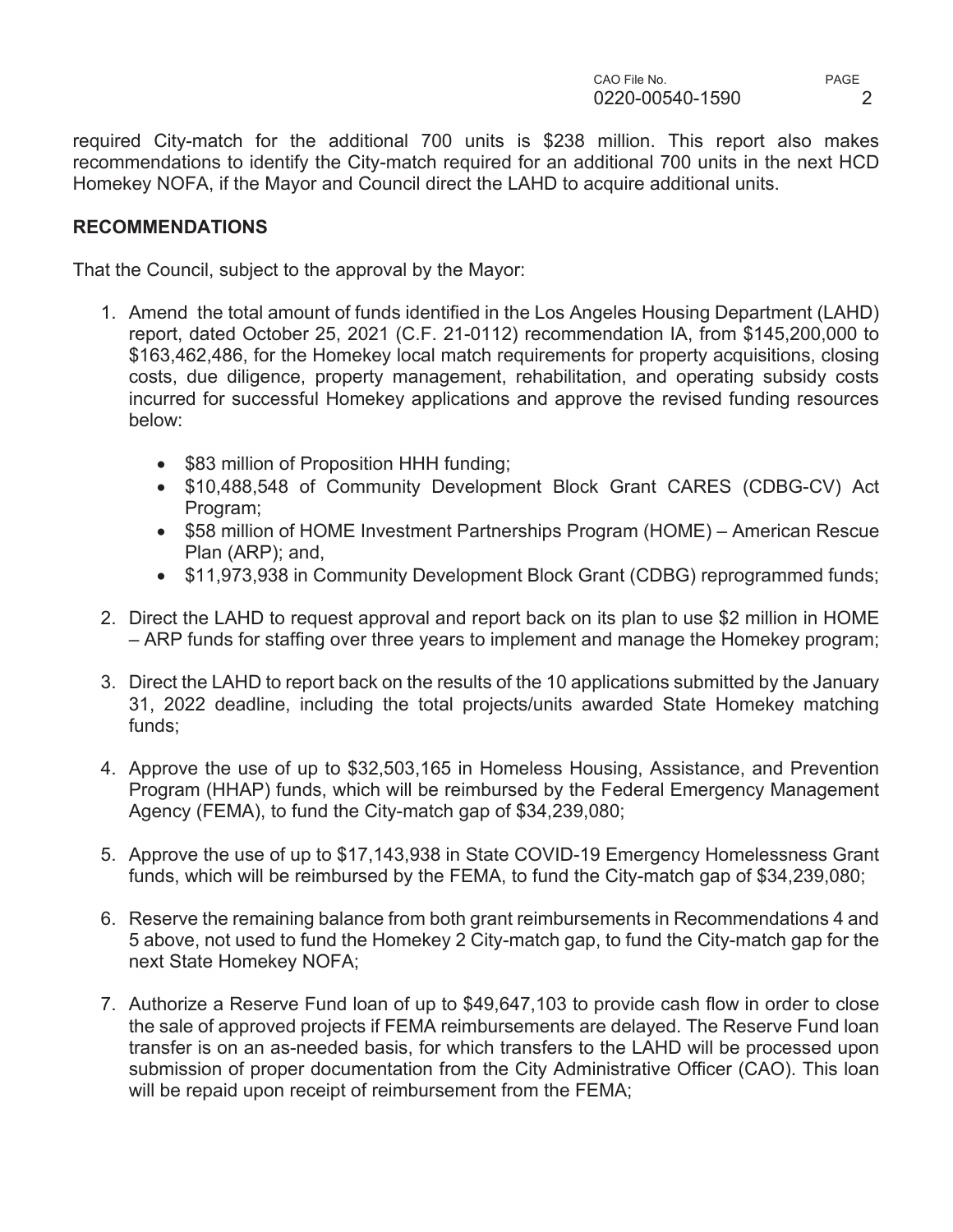- 8. Direct the LAHD to work with the CAO to identify the City-match gap for the next Homekey NOFA, including all State and Federal resources awarded and/or set to be awarded to the Department, if the Mayor and Council direct the Department to proceed with acquiring an additional 700 units;
- 9. Direct the CAO to identify potential available funding in future HHAP3 and HHAP4 grants while accounting for known funding obligations, if the Mayor and Council direct LHAD to proceed with acquiring an additional 700 units; and,
- 10. Authorize the General Manager of the LAHD, or designee, to prepare Controller instructions and any technical corrections as necessary to those transactions included in this report to implement the intent of those transactions, subject to the approval of the CAO.

# **BACKGROUND**

#### *State NOFA*

The State of California Department of Housing and Community Development (HCD) issued the Homekey Program Notice of Funding Availability (NOFA), Round 2 (Homekey 2), on September 9, 2021. The HCD intends to issue up to \$2.75 billion over two years to rapidly expand housing for persons experiencing Homelessness or At-Risk of Homelessness and impacted by the COVID-19 pandemic. This first NOFA is for \$1.45 billion. Eligible applicants include cities, counties, cities and counties, and all other state, regional, Local Public Entities, and tribal entities.

Eligible uses under Homekey 2 include: 1) acquisition and/or rehabilitation of motels, hotels, apartments, residential facilities, manufactured housing commercial properties, other properties that could be converted to permanent or interim housing; 2) master leasing of properties for noncongregate housing; 3) conversion of units from non-residential to residential; 4) new construction of dwelling units; 5) the purchase of affordability covenants and restrictions of units; 6) relocation; and, 7) capitalized operating subsidies of units purchased, converted, constructed, or altered.

The HCD will provide up to \$200,000 per door/unit based on the size of the unit (for units with 3 bedrooms or more) or based on the population target of the units (up to \$200,000 per unit reserved for Chronically Homeless households or up to \$175,000 for unit reserved for Homeless Youth or Youth At-Risk of Homelessness). In addition, the HCD will provide up to \$100,000 in additional funds per unit if the applicant provides up to \$100,000 in matching funds per unit. This would increase the State match to up to \$300,000 for 3+ bedroom units or units reserved for the Chronically Homeless, or up to \$275,000 per unit for Homeless or At-Risk Youth. Projects would also be eligible for an operating subsidy of up \$1,400/month/unit for up to three (3) years based on the applicant's matching fund or application score.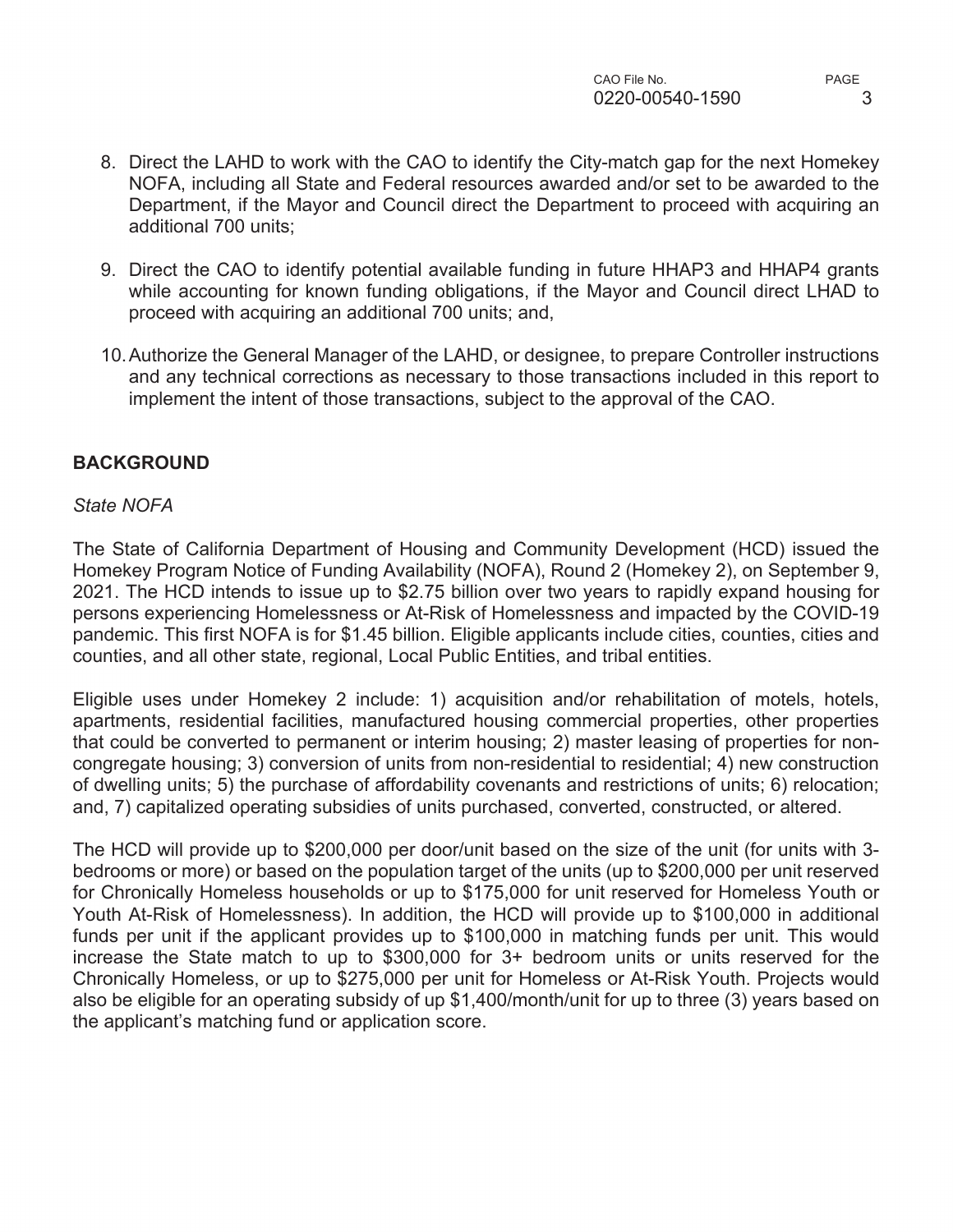#### *Timeframe for Project Completion*

Although the eligible projects under the NOFA are broad, all construction or rehabilitation must be completed within 12 months of the award date and fully occupied within 90 days of construction/rehabilitation completion.

### *Geographic Set-Aside*

The HCD has reserved a geographic set-aside for eight state regions based on the proportionate share of sheltered and unsheltered 2019 Homeless Point in Time (PIT) Count and for proportionate share of extremely low-income (ELI) renter households that are paying 50 percent of their income on rent for a four-month priority application period (September 2021- January 31, 2022). During this period, HCD grouped applications into these regions. Therefore, during this period, all applications submitted by the City were grouped in the Los Angeles County region, and funded by the region set-aside of \$358,681,953. Applications submitted after January 31, 2022, will compete for the remaining funds state-wide.

# **DISCUSSION**

# *Filling the Gap for the first 868 units*

The LAHD had initially identified \$145.2 million for the City-match funds and estimated a gap of \$86.116 in its Report. Since that time, the LAHD has identified an additional \$25 million in available Proposition HHH funds, for a new total of \$163,462,486 available for City-match funds. Based on the 10 properties/868 units LAHD has submitted for funding, the actual gap has been reduced to \$34,239,080. This report recommends \$49,647,103 to fund the remaining City-match gap for the 10 projects/868 units, and that the balance be reserved for the next Homekey NOFA. These funds include:

- a. \$32,503,165 in State Homeless Housing, Assistance, and Prevention Program (HHAP), Round 1, which were used to front-fund Project Roomkey in FY 2020-21. The City expects that 100 percent of these funds will be reimbursed by the Federal Emergency Management Agency (FEMA); and,
- b. \$17,143,937 in State COVID-19 Emergency Homelessness funds, which were also used to front-fund Project Roomkey. These funds are also expected to be reimbursed 100 percent by FEMA:

Given that the timing of the FEMA reimbursement is unknown at this time, this report requests the approval of a Reserve Fund loan, if the funds are needed to close the sale of the approved Homekey 2 projects prior to the receipt of FEMA reimbursement. The Reserve Fund loan transfer is on an as-needed basis, for which transfers to the LAHD will be processed upon submission of proper documentation from the City Administrative Officer.

Although the use of the above grant funds for Project Roomkey are fully eligible grant expenditures, it should be noted that there is a risk that FEMA may reimburse less than 100 percent of the